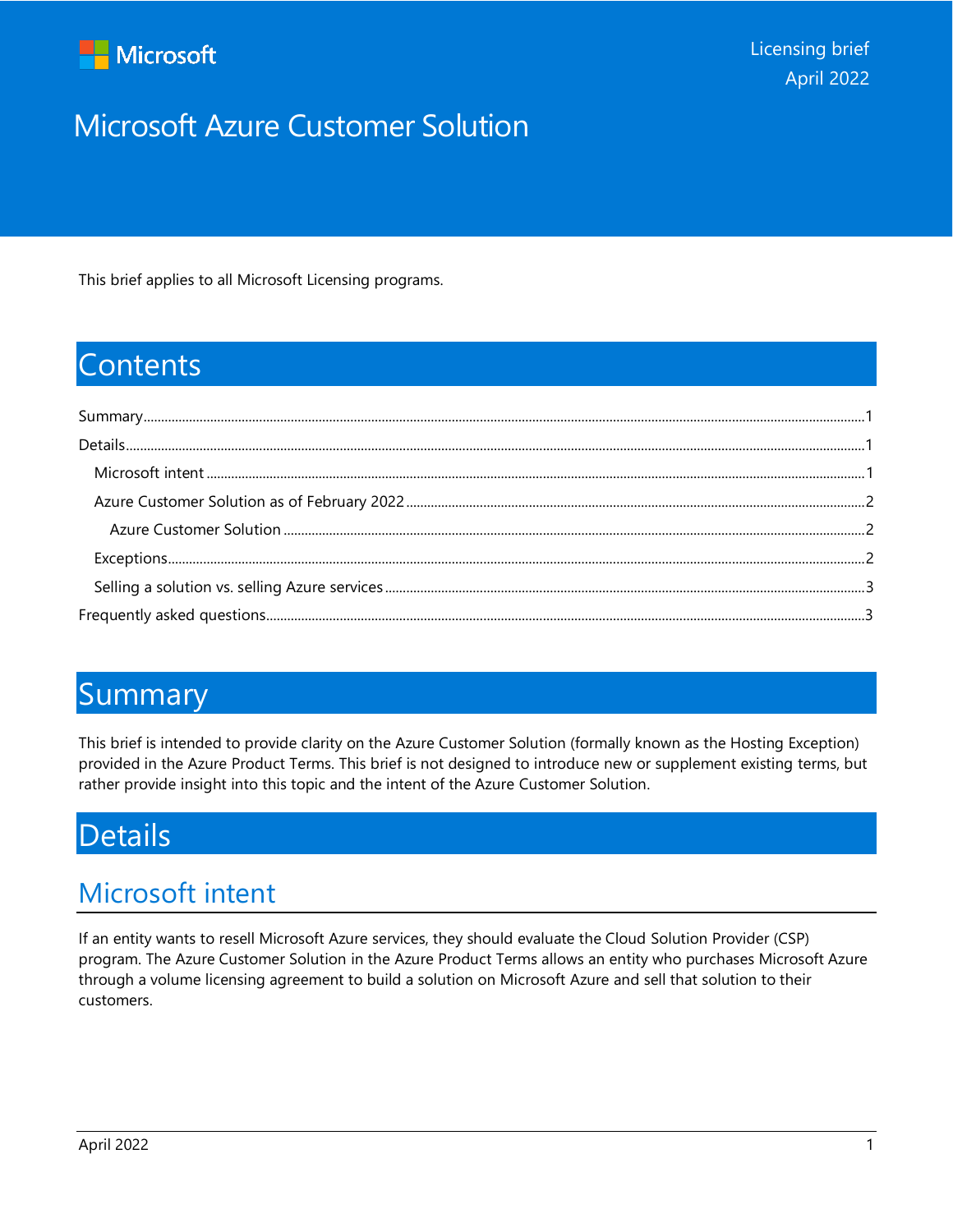The Azure Customer Solution in the Product Terms is intended for customers like Independent Software Vendors (ISVs) who purchase and consume Azure Services to develop and deliver a Software as a Service (SaaS) application that meets the definition of a "Customer Solution" as defined in the Product Terms.

At a high level, you can consider three main scenarios for offers built with Azure. However, each scenario needs to be evaluated closely and may not fit into one of the following, predefined scenarios.

- 1) **Entity selling Azure only**—evaluation of the CSP program
- 2) **Entity providing a SaaS powered by Azure**—the Azure Customer Solution in the Enterprise Agreement (EA) or Microsoft Customer Agreement
- 3) **Entity doing something else** (Infrastructure as a Service (IaaS), reselling Azure on the EA, bundling Azure services without added value, etc.)—this is likely not allowed under the Azure product terms applicable to volume licensing programs. Discuss with your Microsoft account team to determine the right model to help you take these types of offers to market with Microsoft products.

## <span id="page-1-0"></span>Azure Customer Solution as of February 2022

**DISCLAIMER:** For the current terms and conditions that are applicable and Microsoft's licensing rules, please refer to the Product Terms [here.](https://www.microsoft.com/licensing/terms/welcome/welcomepage)

### <span id="page-1-1"></span>Azure Customer Solution

#### *Use Rights and Conditions for Use*

Customer may create and maintain a **Customer Solution**. Despite anything to the contrary in the Customer's licensing agreement, Customer may permit third parties to access and use the **Microsoft Azure Services** solely in connection with the use of that **Customer Solution**.

Customer is responsible for ensuring that third parties who access, use, or distribute the Customer Solution comply with these terms, and the terms and conditions of Customer's licensing agreement, and all applicable laws.

**Customer Solution** means any application that the Customer makes available to its end users consisting of Customer's applications and the Microsoft Azure Services, whereby Customer's application adds primary and significant functionality and is not primarily a substitute for the Microsoft Azure Services. Customer applications that only provide billing, license management, and/or infrastructure services (e.g., virtual machines, containers, storage, or management for such infrastructure services) do not constitute "primary and significant functionality."

### <span id="page-1-2"></span>**Exceptions**

Certain Microsoft Azure Services may have alternatives to the Azure Customer Solution clause. It is your responsibility to review all terms and conditions applicable to the individual services in question.

You can do so by visiting the Product Terms [here.](https://www.microsoft.com/licensing/terms/welcome/welcomepage)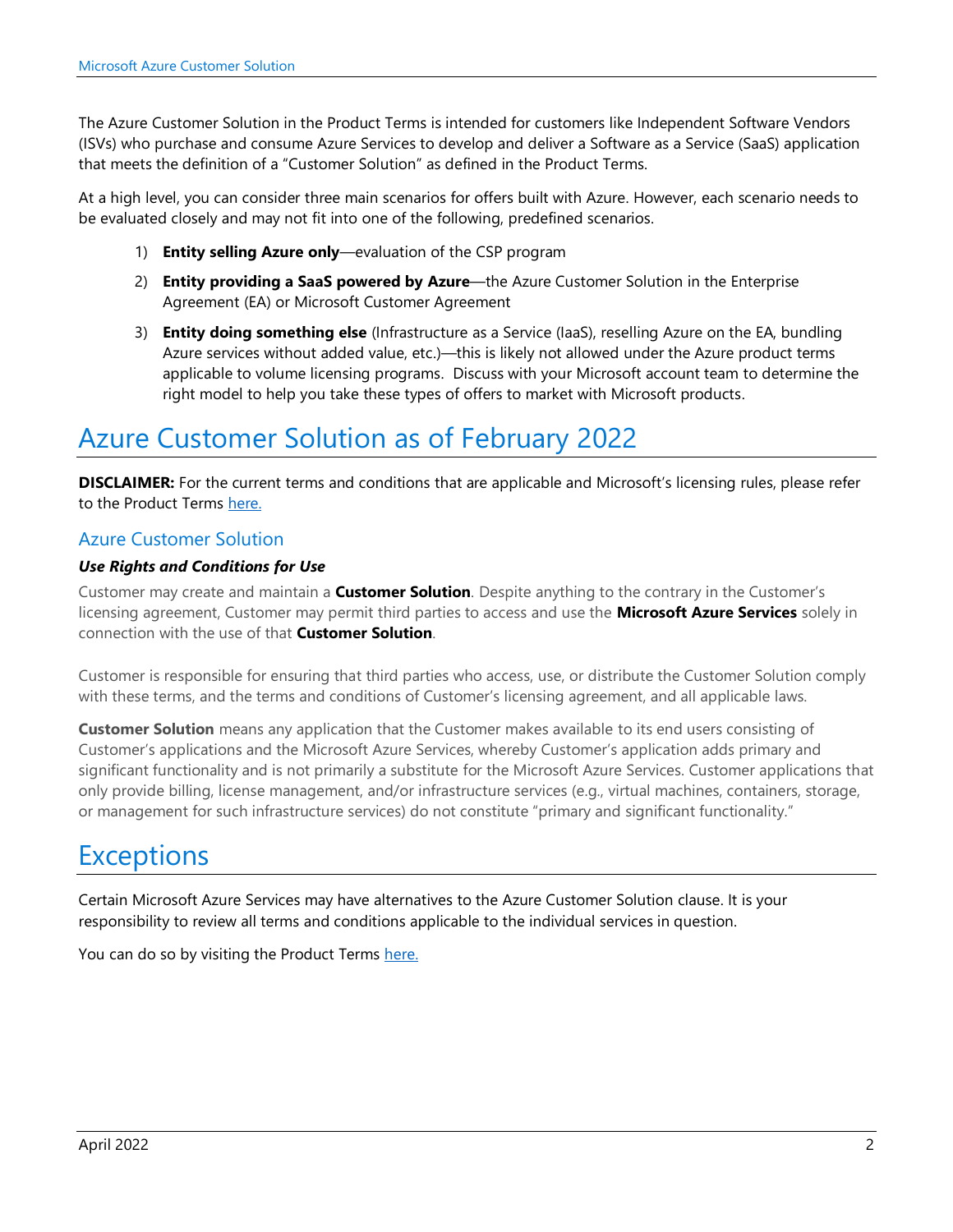| Scenario                                                                                                                                                                                                                                                           | <b>Allowed under Azure</b><br><b>Customer Solution?</b> |
|--------------------------------------------------------------------------------------------------------------------------------------------------------------------------------------------------------------------------------------------------------------------|---------------------------------------------------------|
| Travel Company has an online reservation system deployed in Azure that's used by unaffiliated third<br>parties (i.e., other travel companies) for the end customers of the Travel Company and end<br>customers of the Travel Company's unaffiliated third parties. | <b>Allowed</b>                                          |
| Managed Service Provider adds a user interface (UI) to its Azure instance and claims the UI is a<br>hosted solution.                                                                                                                                               | <b>Not Allowed</b>                                      |
| Infrastructure provider uses its own Azure tenant to provide managed infrastructure services to a<br>third party or its end customers.                                                                                                                             | <b>Not Allowed</b>                                      |
| Reseller sells pure Azure Services to a customer.                                                                                                                                                                                                                  | <b>Not Allowed</b>                                      |

### <span id="page-2-0"></span>Selling a solution vs. selling Azure services

#### The right way for an entity to contract depends on if they are selling a solution built on Microsoft Azure, or re-selling Microsoft Azure services

#### Selling a solution that is built on Azure

The following are indicators that a customer solution is being sold;

- Azure costs make up a minority of the cost charged to the end customer<br>Individual meters and meter prices aren't exposed to the end customer
- 
- Individual Azure services are used to host solutions that serve multiple end customers e.g. a virtual machine hosts an application serving multiple customers

#### Selling Microsoft Azure services

Providing valuable services to customers, which includes selling Microsoft Azure services. Common Scenarios include re-sale with:

**Cloud Solution Partner (CSP)** 

- Managed Services • Cost Optimization
- Enhanced Support

#### Purchase on Enterprise Agreement or Microsoft Customer Agreement

The Azure Customer Solution allows the creation and maintenance of a customer solution that adds primary and significant functionality to Microsoft Azure<br>Services that is not primarily a substitute for Microsoft Azure services

The entity should become a CSP provider where they can sell Microsoft Azure to end customers in conjunction with providing value-add services and support

## <span id="page-2-1"></span>Frequently asked questions

**Q1:** What does "primary and significant functionality" mean?

**A:** Your solution that runs on Azure should unequivocally be adding primary and significant functionality. If there is any ambiguity, your solution likely does not meet this requirement and should be closely evaluated.

Some common scenarios are listed below. This is not an exhaustive list of examples. Every solution should be independently evaluated to ensure it meets the Azure Customer Solution requirements.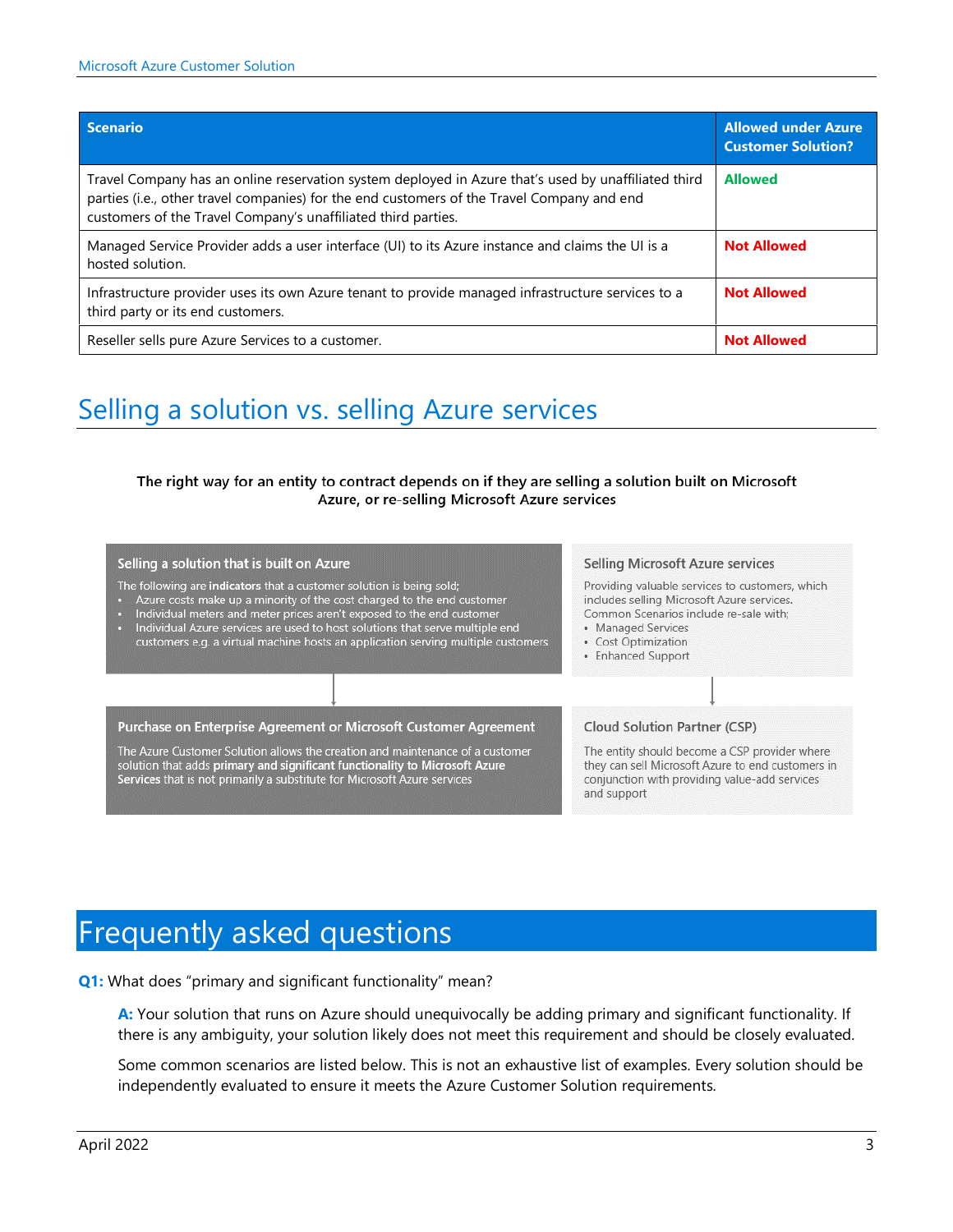**Q2***:* What is a "Customer Solution"?

**A:** A Customer Solution is an "App" or "SaaS" that runs on Azure.

**Q3:** What Azure Services are not covered by the Azure Customer Solution?

**A:** Those including, but not limited to, services purchased as a Microsoft Azure Services Plan (except Azure Stack Hub), Azure AD Premium, and Azure Virtual Desktop (licensed separately—called out in the Servicespecific section of the Azure Product Terms).

**Q4:** Where can I find more information regarding hosting and Azure Stack Hub?

A: [Azure Stack Hub Licensing, Packaging and](https://azure.microsoft.com/en-us/resources/azure-stack-hub-licensing-packaging-pricing-guide/) Pricing Guide and the [Product Terms.](https://www.microsoft.com/licensing/terms/productoffering/MicrosoftAzure/all)

**Q5:** Is tax included in Azure Services pricing?

**A:** No. Tax is not included in the list price for any Microsoft product.

**Q6:** I am an ISV and also want to resell Azure to customers. What should I do?

**A:** ISV partners who want to resell Azure should sign up to become a CSP partner.

**Q7:** I have a Managed Services business designed to drive customers to Azure and I'll configure, manage, and/or support the end customer's Azure environment. What is the right way for me to go to market in this fashion?

**A:** You can consider CSP because it allows you to provide the full Managed Services to your customer.

**Q8:** What is the difference between a Managed Services provider and an ISV running a Customer Solution on Azure?

**A:** A Managed Services provider is not providing a finished application and instead is managing an end customer's cloud environment on their behalf.

An ISV running a Customer Solution on Azure is a customer that has created a net-new SaaS application running on Azure. The end customer is purchasing the whole solution versus the underlying services standalone, which is required for the application to run.

**Q9:** Can I host other Microsoft products that run on Azure under the Azure Customer Solution?

**A:** The Azure Customer Solution clause only applies to Azure Services. Please review the applicable servicespecific terms for other Microsoft products in the Product Terms to confirm whether any hosting use rights exist.

**Q10:** I want to host a Customer Solution that relies on part of a Microsoft Business Applications product. What is the best way for me to go to market with this SaaS-like solution?

**A:** Review the applicable service-specific terms for other Microsoft products in the Product Terms to confirm whether any hosting use rights exist. You can consider CSP to provide an application embedded with Microsoft Business Applications and Azure.